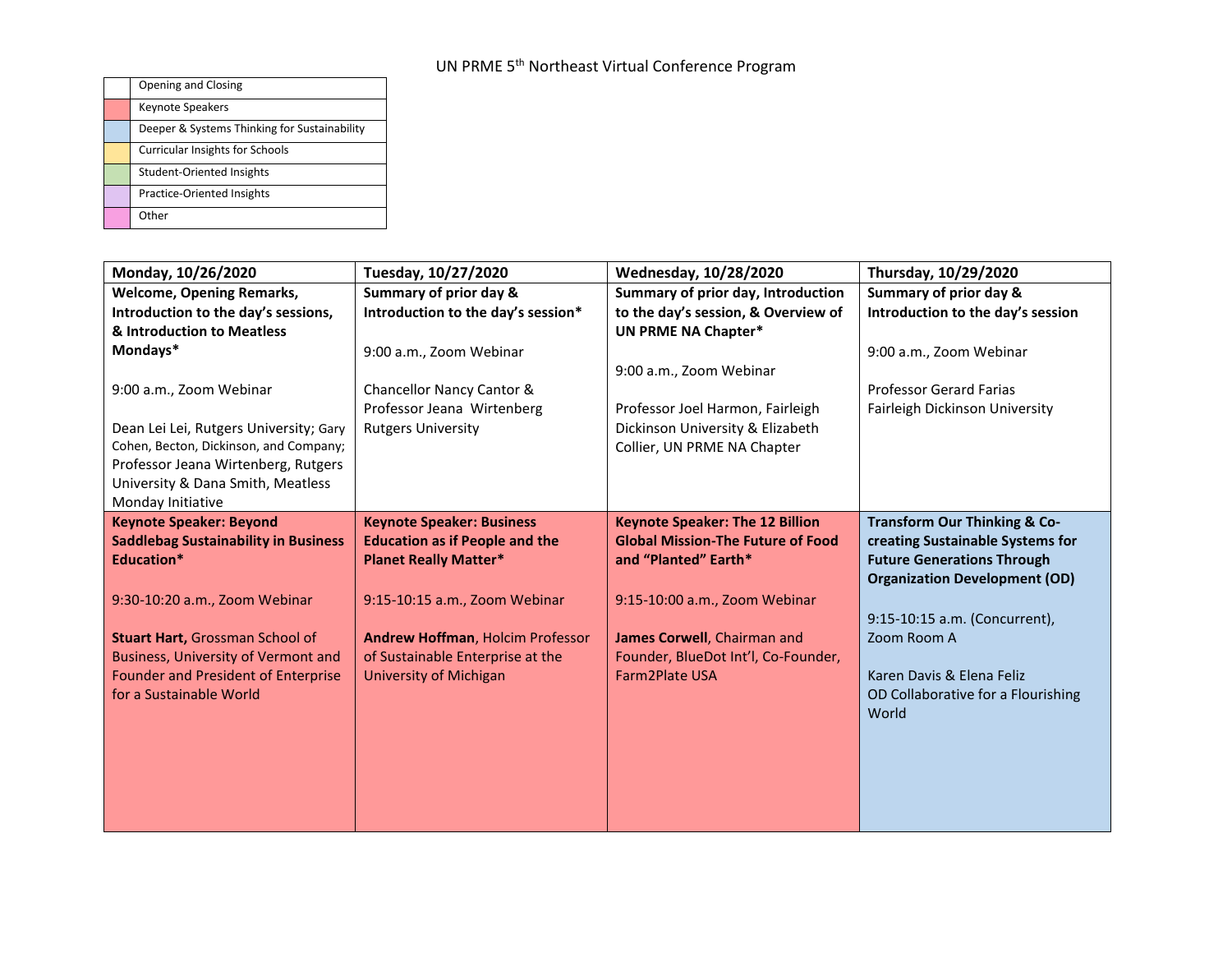|                                                                      | Opening and Closing                                                     |                                                             |                                                                          |                                                              |
|----------------------------------------------------------------------|-------------------------------------------------------------------------|-------------------------------------------------------------|--------------------------------------------------------------------------|--------------------------------------------------------------|
|                                                                      | Keynote Speakers                                                        |                                                             |                                                                          |                                                              |
|                                                                      | Deeper & Systems Thinking for Sustainability                            |                                                             |                                                                          |                                                              |
|                                                                      | Curricular Insights for Schools                                         |                                                             |                                                                          |                                                              |
|                                                                      | Student-Oriented Insights                                               |                                                             |                                                                          |                                                              |
|                                                                      | Practice-Oriented Insights                                              |                                                             |                                                                          |                                                              |
|                                                                      | Other                                                                   |                                                             |                                                                          |                                                              |
|                                                                      | Monday, 10/26/2020                                                      | Tuesday, 10/27/2020                                         | Wednesday, 10/28/2020                                                    | Thursday, 10/29/2020                                         |
|                                                                      | The Critical Importance of Systems                                      | An Ecologist and an Accountant                              | How to Cultivate the Sustainability                                      | <b>SDG. Health and Wellness:</b>                             |
|                                                                      | <b>Thinking and Mental Models to</b>                                    | <b>Walk into a Bar: Payments for</b>                        | <b>Mindset across Campus? A Cross</b>                                    | <b>Preserving Employment in an Aging</b>                     |
|                                                                      | <b>Achieving the Sustainable</b>                                        | <b>Ecosystem Services in Business and</b>                   | <b>Disciplinary Panel Discussion</b>                                     | <b>Society</b>                                               |
|                                                                      | <b>Development Goals</b>                                                | <b>Government Financial Reporting</b>                       | 10:05-11:10 a.m., Zoom Room A                                            | 9:15-10:15 a.m. (Concurrent), Zoom                           |
|                                                                      | 10:30-11:30 a.m., Zoom Room A                                           | 10:30-11:30 a.m., Zoom Room A                               | Susana Santos, Jordan P. Howell,                                         | Room B                                                       |
|                                                                      | Linda M. Kelley, William G. Russell,                                    | Hildegaard Link, Rutgers University;                        | Jennifer Maden, Dilip Mirchandani,                                       | Jeannette Galvanek                                           |
|                                                                      | Transitioning to Green, LLC & Nalini                                    | Yehuda Klein & John Paul, Brooklyn                          | Ted Howell, & Yannick Kluch                                              | <b>CareWise Solutions</b>                                    |
|                                                                      | Kumaran, Independent Consultant                                         | College                                                     | Rowan University                                                         |                                                              |
|                                                                      | <b>Keynote: The Impact-Based</b>                                        | <b>Executive Panel: Leading Social</b>                      | <b>UN SDGs and Sustainable</b>                                           | <b>Bringing Policy to Life! Successful</b>                   |
| <b>University in the Decade of Action</b>                            |                                                                         | <b>Innovation: Insights from Executives</b>                 | <b>Innovation: Exploring Ways Forward</b>                                | <b>Outreach Approaches for Energy</b>                        |
| 11:40 a.m.-12:20 p.m., Zoom                                          |                                                                         | <b>Across Sectors</b>                                       | for Practice and Academia                                                | <b>Efficiency in Public Facilities</b>                       |
| Webinar                                                              |                                                                         | 11:45-1:00 p.m., Zoom Webinar                               | 11:15-12:15 p.m. (Concurrent),                                           | 10:20-11:20 a.m. (Concurrent),                               |
| Mette Morsing, Head, Principles for<br><b>Responsible Management</b> |                                                                         | Moderator: Noa Gafni, RICSI                                 | Zoom Room A                                                              | Zoom Room A                                                  |
|                                                                      |                                                                         | Panelists: Kate Lawrence, Jersey                            | Moderator & Panelist: Arash                                              | Anthony O'Donnell & Michael                                  |
|                                                                      | <b>Education, UN Global Impact</b>                                      | City's Office of Sustainability; Ken                        | Azadegan, Rutgers                                                        | Mandzik,                                                     |
|                                                                      |                                                                         | Gustavsen, Merck; Terence                                   | Panelists: Keith Adams, NJ VOAD;                                         | TRC companies - NJ Clean Energy                              |
|                                                                      |                                                                         | Blackwell, Chimes Family of Services;                       | Kathy Fulton, American Logistics Aid                                     | Program                                                      |
|                                                                      |                                                                         | & Renuka Gadde, Becton, Dickinson                           | Network; Erica Gralla, George                                            |                                                              |
|                                                                      |                                                                         | & Co (BD)                                                   | Washington University; & Iana                                            |                                                              |
|                                                                      |                                                                         |                                                             | Shaheen, University of South Florida                                     |                                                              |
|                                                                      | <b>MNGT101: Sustainable</b>                                             | <b>Strategic Sustainability Mindsets:</b>                   | Gender Equity - Calling All Women,<br><b>Girls Including Transgender</b> | <b>How do Firms Use Sustainability</b>                       |
|                                                                      | Development Integration in the<br><b>Classroom with the SDG Academy</b> | Throwing off the Yoke of Neo-<br><b>Classical Economics</b> |                                                                          | <b>Signaling to Harvest a Profitable</b><br><b>Position?</b> |
|                                                                      |                                                                         |                                                             | 11:15-12:15 p.m.(Concurrent),                                            |                                                              |
|                                                                      |                                                                         |                                                             |                                                                          |                                                              |
|                                                                      |                                                                         | 1:10-2:10 p.m., Zoom Room A                                 | Zoom Room B                                                              |                                                              |
|                                                                      | 12:25-1:25 p.m., Zoom Room A                                            | Gerard Farias, Isabella Krysa, Joel                         | <b>Gale Britton</b>                                                      | 10:20-10:50 a.m. (Concurrent),<br>Zoom Room B                |
|                                                                      | Meredith Storey, Shannon Kobran, &<br>Florencia Librizzi                | Harmon, Fairleigh Dickinson                                 | <b>GBDI LLC</b>                                                          | Piyushi Sharman                                              |
|                                                                      | SDG Academy, UN SDSN                                                    | University, & Christine Farias, CUNY                        |                                                                          | Kent State University                                        |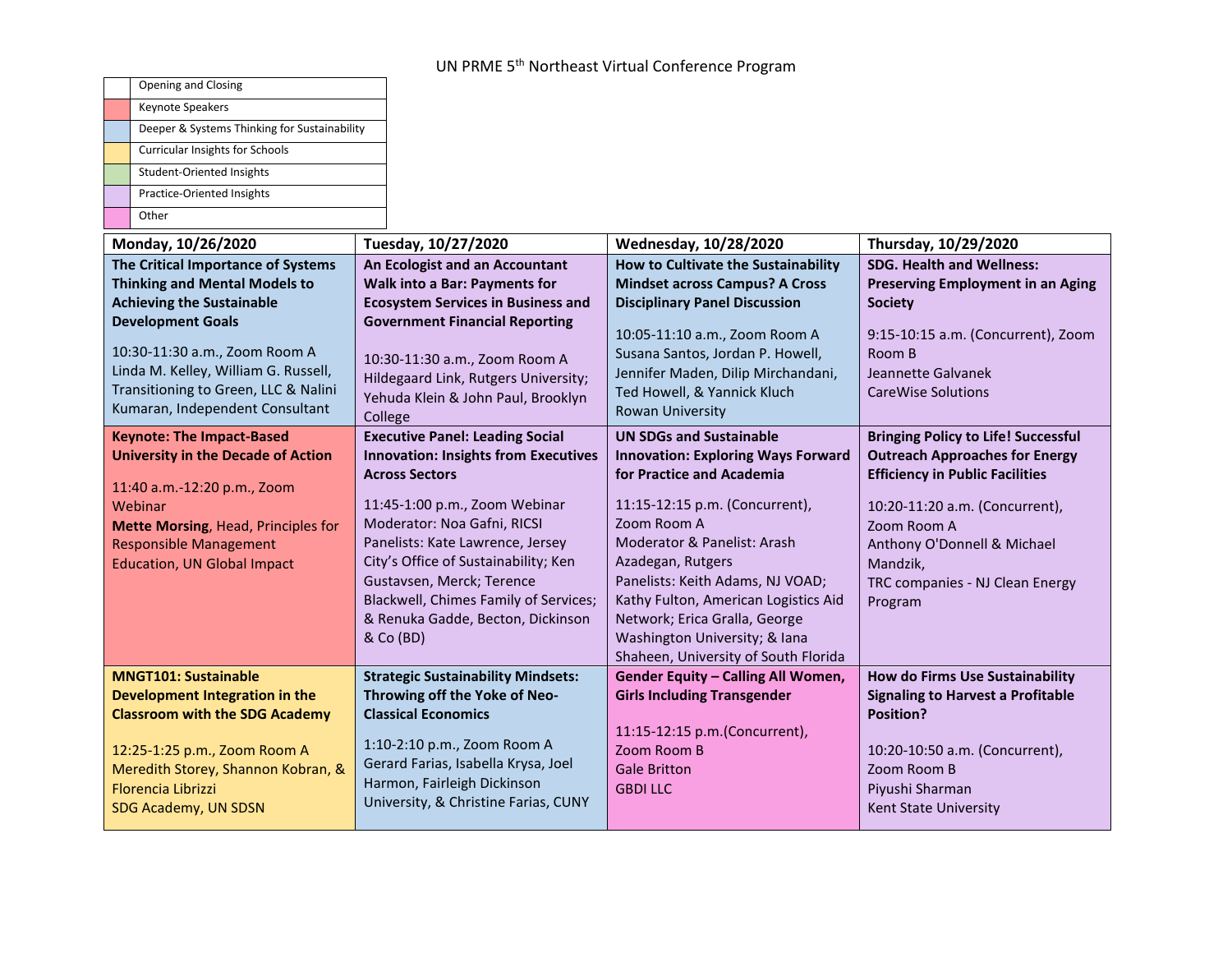| Opening and Closing                                                        |                                            |                                                                           |                                                                    |
|----------------------------------------------------------------------------|--------------------------------------------|---------------------------------------------------------------------------|--------------------------------------------------------------------|
| Keynote Speakers                                                           |                                            |                                                                           |                                                                    |
| Deeper & Systems Thinking for Sustainability                               |                                            |                                                                           |                                                                    |
| <b>Curricular Insights for Schools</b>                                     |                                            |                                                                           |                                                                    |
| Student-Oriented Insights                                                  |                                            |                                                                           |                                                                    |
| Practice-Oriented Insights                                                 |                                            |                                                                           |                                                                    |
| Other                                                                      |                                            |                                                                           |                                                                    |
| Monday, 10/26/2020                                                         | Tuesday, 10/27/2020                        | Wednesday, 10/28/2020                                                     | Thursday, 10/29/2020                                               |
| <b>Help Students Link Business</b>                                         | <b>Integrated Sustainability in MBA</b>    | <b>Managing Growing Ventures: A</b>                                       | <b>Environmental, Social and</b>                                   |
| Outcomes to the SDG's using an                                             | and MBS programs: A Comparison             | <b>Service Learning Experience of</b>                                     | <b>Governance Awareness in the</b>                                 |
| <b>Experiential Business Project</b>                                       | of Concordia's (Montreal) new MBA          | <b>Sustainable Transformation</b>                                         | <b>Retirement and Mutual Funds</b>                                 |
|                                                                            | and Rutgers' PSM                           |                                                                           | <b>Space</b>                                                       |
| 1:30-2:25 p.m., Zoom Room A                                                |                                            | 12:20-1:15 p.m.(Concurrent), Zoom                                         |                                                                    |
| Nikki James                                                                | 2:15-2:45 p.m, Zoom Room A                 | Room A                                                                    | 10:55-11:25 a.m. (Concurrent), Zoom                                |
| <b>Liverpool University</b>                                                | Thomas A. Bryant                           | Arturo Osorio-Fernandez, Rutgers<br><b>Business School &amp; Maria G.</b> | Room B                                                             |
|                                                                            | <b>Rutgers University &amp; Concordia</b>  | Corradini, University of Guelph                                           | Santhoshi Inuganty & Parul Jain,<br><b>Rutgers Business School</b> |
| <b>Transforming Business Education</b>                                     | PRME and SDG 3: Teaching,                  | <b>Existential Intelligence and Business</b>                              | Keynote: Why I plan in 10 year                                     |
| and Practice: Teaching                                                     | <b>Learning &amp; Researching Business</b> | of Inclusive Wellbeing - An "Inner                                        | terms, and how being homeless                                      |
| Sustainability and the SDGs through                                        | and Good Health and Well-Being: A          | <b>Engineering" Approach</b>                                              | (and getting knocked down) might                                   |
| <b>Strategic Industry Research</b>                                         | Workshop                                   |                                                                           | be the best thing that ever                                        |
|                                                                            |                                            | 12:20-1:15 p.m.(Concurrent),                                              | happened to me.                                                    |
| 2:30-3:25 p.m., Zoom Room A                                                | 2:50-3:20 p.m., Zoom Room A                | Zoom Room B                                                               |                                                                    |
| Jack L. Harris                                                             | <b>Rikki Abzug</b>                         | <b>Tracy Chang</b>                                                        | 11:30 a.m.-12:30 p.m.,                                             |
| <b>SUNY New Paltz</b>                                                      | Ramapo College of NJ                       | <b>Rutgers University</b>                                                 | Zoom Webinar                                                       |
|                                                                            |                                            |                                                                           | Daniel Dart, Activist, artist,                                     |
|                                                                            |                                            |                                                                           | photographer, and social                                           |
|                                                                            |                                            |                                                                           | entrepreneur, Founder & CEO of DEC                                 |
|                                                                            | How to Solve Climate by 2030: The          |                                                                           | Projects<br><b>Intro to Appreciative-Inquiry</b>                   |
| The City as Accelerator of Urban<br><b>Innovation: UN SDGs in an Urban</b> | <b>Role for Educators</b>                  | <b>Careers in Sustainability: Insights</b><br>from Professionals          | <b>Dialogue Sessions</b>                                           |
| <b>Context</b>                                                             |                                            |                                                                           |                                                                    |
|                                                                            | 3:25-4:05 p.m., Zoom Room A                | 1:20-2:20 p.m.(Concurrent), Zoom                                          | 12:35-1:05 p.m., Zoom Room A                                       |
| 3:30-4:25 p.m., Zoom Room A                                                | <b>Eban Goodstein</b>                      | Room A                                                                    | Michael Pirson, Fordham University                                 |
| Jeffrey Robinson & Lyneir Richardson                                       | <b>Bard College</b>                        | Moderator: Carmen Bonilla, Rutgers                                        | & International Humanistic                                         |
| <b>Rutgers Business School</b>                                             |                                            | <b>Business School. Panelists: Michael</b>                                | <b>Management Association</b>                                      |
|                                                                            |                                            | Bzdak, Johnson & Johnson; Laks                                            |                                                                    |
|                                                                            |                                            | Natarajan, Marsh & McLennan; &                                            |                                                                    |
|                                                                            |                                            | Eban Goodstein, Bard College                                              |                                                                    |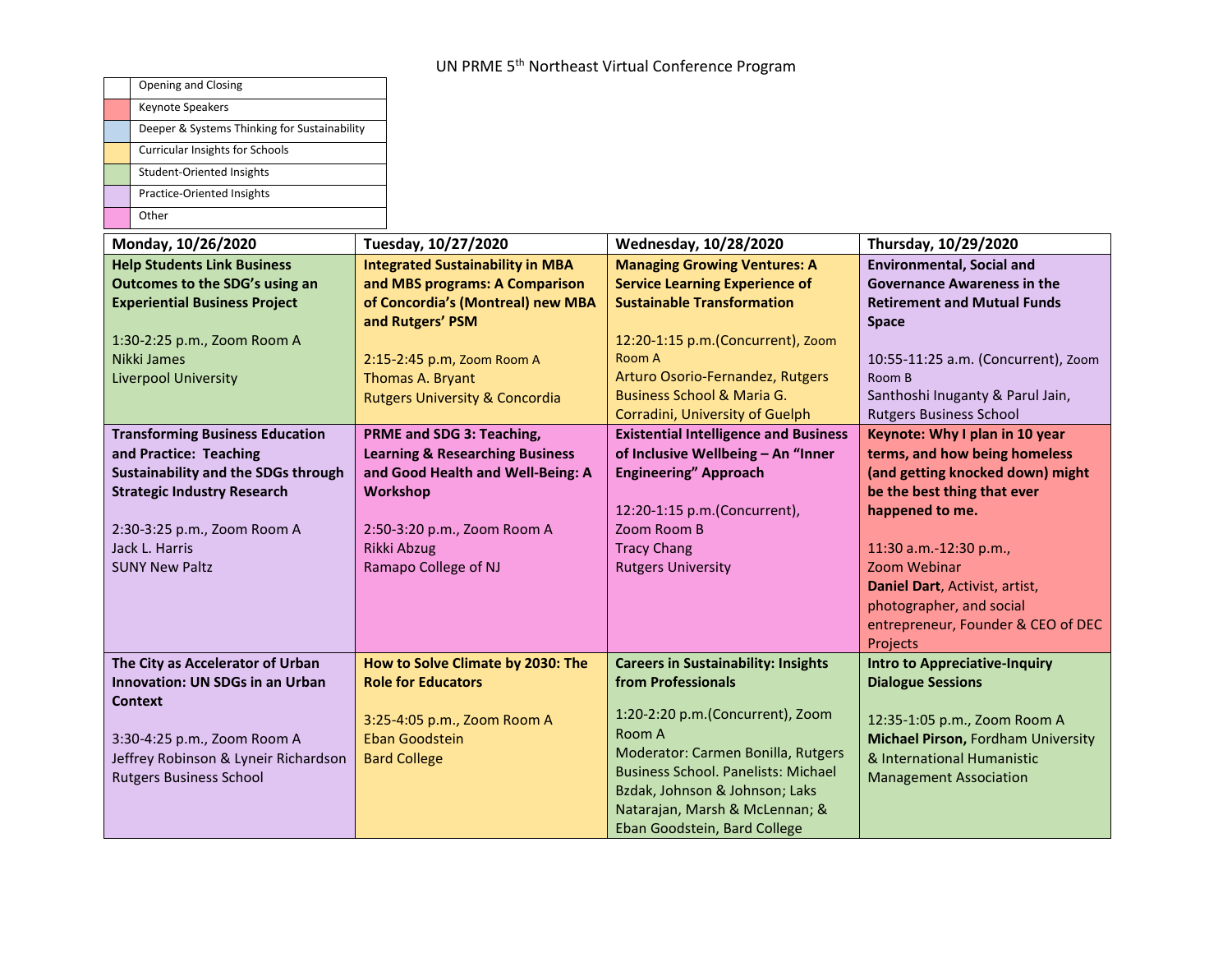| Opening and Closing                                                                                                        |                                                                                                                                                                                                                                                                                                                                               |                                                                                                                                                                                                                                                                           |                                                                                                                                                  |
|----------------------------------------------------------------------------------------------------------------------------|-----------------------------------------------------------------------------------------------------------------------------------------------------------------------------------------------------------------------------------------------------------------------------------------------------------------------------------------------|---------------------------------------------------------------------------------------------------------------------------------------------------------------------------------------------------------------------------------------------------------------------------|--------------------------------------------------------------------------------------------------------------------------------------------------|
| Keynote Speakers                                                                                                           |                                                                                                                                                                                                                                                                                                                                               |                                                                                                                                                                                                                                                                           |                                                                                                                                                  |
| Deeper & Systems Thinking for Sustainability                                                                               |                                                                                                                                                                                                                                                                                                                                               |                                                                                                                                                                                                                                                                           |                                                                                                                                                  |
| Curricular Insights for Schools                                                                                            |                                                                                                                                                                                                                                                                                                                                               |                                                                                                                                                                                                                                                                           |                                                                                                                                                  |
| <b>Student-Oriented Insights</b>                                                                                           |                                                                                                                                                                                                                                                                                                                                               |                                                                                                                                                                                                                                                                           |                                                                                                                                                  |
| Practice-Oriented Insights                                                                                                 |                                                                                                                                                                                                                                                                                                                                               |                                                                                                                                                                                                                                                                           |                                                                                                                                                  |
| Other                                                                                                                      |                                                                                                                                                                                                                                                                                                                                               |                                                                                                                                                                                                                                                                           |                                                                                                                                                  |
| Monday, 10/26/2020                                                                                                         | Tuesday, 10/27/2020                                                                                                                                                                                                                                                                                                                           | Wednesday, 10/28/2020                                                                                                                                                                                                                                                     | Thursday, 10/29/2020                                                                                                                             |
| <b>Embedding the SDGs into NYU</b><br><b>Stern's First-Year Intro to Business</b><br>course                                | A Strategy for Creating Sustainable<br><b>Institutes of Higher Education:</b><br><b>Establishing Less Toxic/Stressful</b><br><b>Work Environments for Non-</b>                                                                                                                                                                                | I. Integrating Sustainability into a<br><b>Strategy course - Life Cycle</b><br><b>Assessment of the Beauty and</b><br><b>Personal Care Industry</b>                                                                                                                       | <b>Co-Creating Responsible Business</b><br><b>Schools for a Better World: Student</b><br><b>Appreciative-Inquiry Dialogue</b><br><b>Sessions</b> |
| 4:30-5:30 p.m., Zoom Room A<br>Mara van Loggerenberg, Matt<br>Statler, Jeff Younger, & Amy Dong<br><b>NYU Stern School</b> | <b>Tenured Faculty</b><br>4:10-4:40 p.m. (Concurrent), Zoom<br>Room A<br>Blue Wooldridge & Layla Alanazi<br>Virginia Commonwealth University                                                                                                                                                                                                  | <b>II. Sustainable Fashion - Revitalizing</b><br>an Exhausted Industry Model<br>1:20-2:20 p.m.(Concurrent), Zoom<br>Room B<br>Dr. Enrique Nuñez<br><b>Ramapo College</b>                                                                                                  | 1:15-2:15 p.m., Zoom Room A                                                                                                                      |
| <b>Closing &amp; Social Hour</b>                                                                                           | <b>Incorporating Sustainability in</b>                                                                                                                                                                                                                                                                                                        | <b>Be a Part of the Solution: Student</b>                                                                                                                                                                                                                                 | <b>Dialogue Session Report Outs by</b>                                                                                                           |
|                                                                                                                            | <b>Nigerian Universities and the</b>                                                                                                                                                                                                                                                                                                          | <b>Greenhouse Gas Solutions at</b>                                                                                                                                                                                                                                        | <b>Students</b>                                                                                                                                  |
| 5:45-6:45 p.m., Zoom Room A                                                                                                | <b>Challenges for Sustainable Future</b>                                                                                                                                                                                                                                                                                                      | <b>Rutgers</b>                                                                                                                                                                                                                                                            |                                                                                                                                                  |
| Professor Sharon Hellman & Magda                                                                                           |                                                                                                                                                                                                                                                                                                                                               |                                                                                                                                                                                                                                                                           | 2:20-2:55 p.m., Zoom Room A                                                                                                                      |
| Comeau                                                                                                                     | 4:10-4:40 p.m. (Concurrent), Zoom                                                                                                                                                                                                                                                                                                             | 2:25-3:25 p.m., Zoom Room A                                                                                                                                                                                                                                               | <b>Students</b>                                                                                                                                  |
| <b>Rutgers University</b>                                                                                                  | Room B                                                                                                                                                                                                                                                                                                                                        | Rachael Schwom & Mollie                                                                                                                                                                                                                                                   |                                                                                                                                                  |
|                                                                                                                            | James Odia                                                                                                                                                                                                                                                                                                                                    | Passacantando                                                                                                                                                                                                                                                             |                                                                                                                                                  |
|                                                                                                                            | University of Benin in Nigeria<br><b>Teaching Sustainability at the</b><br><b>United States Coast Guard</b><br><b>Academy: An Overview of a Newly</b><br><b>Created Elective Focusing on</b><br><b>Environmental and Social Justice</b><br>4:45-5:40 p.m., Zoom Room A<br>John K. Lewis & Yang Xu<br><b>United States Coast Guard Academy</b> | <b>Rutgers University</b><br><b>Scaffolding &amp; Chaining SDG</b><br><b>Integration in the Freeman College</b><br>of Management at Bucknell<br><b>University</b><br>3:30-4:30 p.m. (Concurrent),<br>Zoom Room A<br>Neil Boyd & Eric Martin<br><b>Bucknell University</b> | <b>Closing Remarks</b><br>3:00-3:15 p.m., Zoom Webinar<br>President Jonathan Holloway,<br><b>Rutgers University</b>                              |
|                                                                                                                            |                                                                                                                                                                                                                                                                                                                                               |                                                                                                                                                                                                                                                                           |                                                                                                                                                  |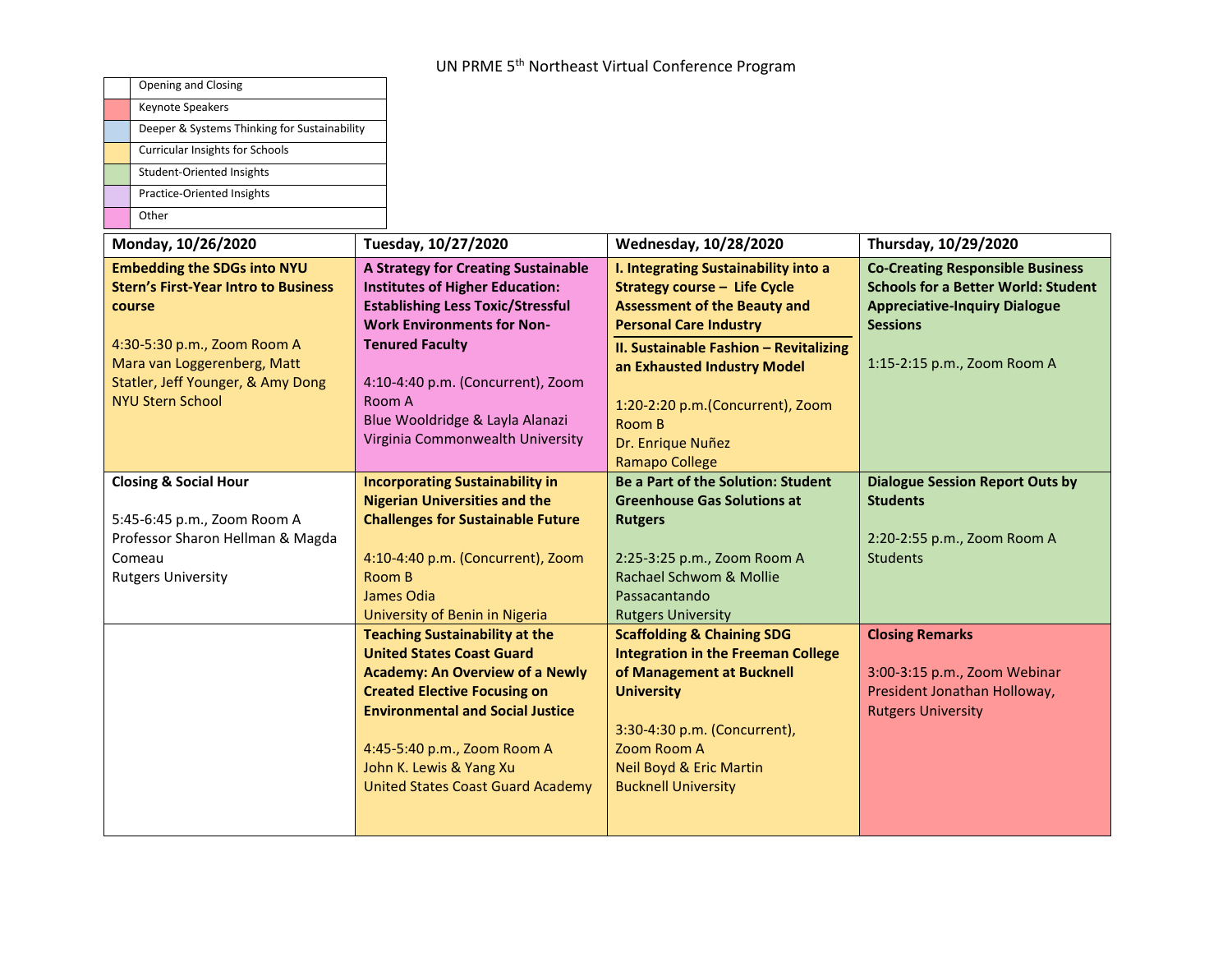| <b>Opening and Closing</b>                   |                                                                                                                                                  |                                                                                                                                                                                                                                                                                                                                                                                                                                                                                                                                                                         |                                                                                                                                 |
|----------------------------------------------|--------------------------------------------------------------------------------------------------------------------------------------------------|-------------------------------------------------------------------------------------------------------------------------------------------------------------------------------------------------------------------------------------------------------------------------------------------------------------------------------------------------------------------------------------------------------------------------------------------------------------------------------------------------------------------------------------------------------------------------|---------------------------------------------------------------------------------------------------------------------------------|
| <b>Keynote Speakers</b>                      |                                                                                                                                                  |                                                                                                                                                                                                                                                                                                                                                                                                                                                                                                                                                                         |                                                                                                                                 |
| Deeper & Systems Thinking for Sustainability |                                                                                                                                                  |                                                                                                                                                                                                                                                                                                                                                                                                                                                                                                                                                                         |                                                                                                                                 |
| <b>Curricular Insights for Schools</b>       |                                                                                                                                                  |                                                                                                                                                                                                                                                                                                                                                                                                                                                                                                                                                                         |                                                                                                                                 |
| Student-Oriented Insights                    |                                                                                                                                                  |                                                                                                                                                                                                                                                                                                                                                                                                                                                                                                                                                                         |                                                                                                                                 |
| Practice-Oriented Insights                   |                                                                                                                                                  |                                                                                                                                                                                                                                                                                                                                                                                                                                                                                                                                                                         |                                                                                                                                 |
| Other                                        |                                                                                                                                                  |                                                                                                                                                                                                                                                                                                                                                                                                                                                                                                                                                                         |                                                                                                                                 |
| Monday, 10/26/2020                           | Tuesday, 10/27/2020                                                                                                                              | Wednesday, 10/28/2020                                                                                                                                                                                                                                                                                                                                                                                                                                                                                                                                                   | Thursday, 10/29/2020                                                                                                            |
|                                              | <b>Closing &amp; Social Hour</b><br>5:45-6:30 p.m., Zoom Room A<br>Professor Dilip Mirchandani, Rowan<br>University & Heba Megahed,<br>Volunteer | <b>Do Brazilian Business Schools</b><br><b>Prepare Future Financial Executives</b><br>to Account for Sustainable<br><b>Development Goals?</b><br>3:30-4:00 p.m. (Concurrent),<br>Zoom Room B<br>Alexandre Garcia, David Ciasca, &<br><b>Flavia Kao</b><br><b>FECAP University, Brazil</b><br><b>Responsible Management</b><br><b>Education in the Heart of the</b><br><b>Amazon Forest: An Active-Learning</b><br><b>Methodology Proposal</b><br>4:00-4:30 p.m. (Concurrent), Zoom<br>Room B<br>Lara B. Liboni, Luciana O. Cezarino,<br>Solange G. dos Reis, Sao Paulo, | <b>Thank you and Next Steps</b><br>3:15-3:25 p.m., Zoom Webinar<br>Professor Jeana Wirtenberg<br><b>Rutgers Business School</b> |
|                                              |                                                                                                                                                  | Brazil, & Flavio P. Martins, Ivey<br>School, Canada                                                                                                                                                                                                                                                                                                                                                                                                                                                                                                                     |                                                                                                                                 |
|                                              |                                                                                                                                                  | <b>Student Panel: Manifesting the Next</b><br><b>Generation of Sustainability in</b><br><b>Education and the World</b><br>4:35-5:40 p.m., Zoom Room A<br>Moderator: Ashwani Vasishth, Ramapo<br>& NJHEPS<br>Jordan Thomas, Princeton University;<br>Anneliese Dyer, Fairleigh Dickinson<br>University; Kathleen Parrish, National<br>Council for Science & Environment;                                                                                                                                                                                                 |                                                                                                                                 |